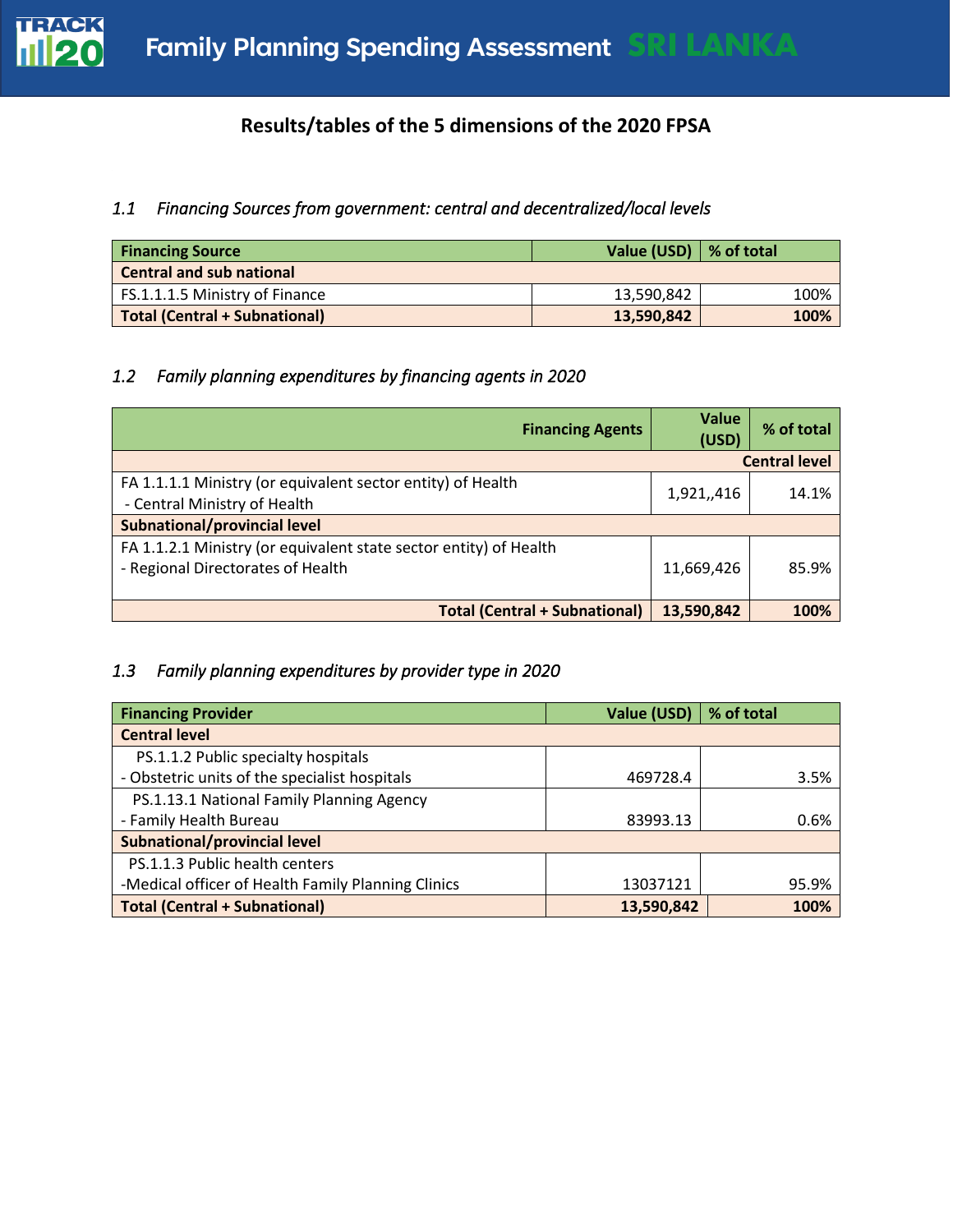

# *1.4 Family Planning Spending categories (FPSC) in 2020*

| <b>Family Planning Spending Categories</b>                            | Value (USD) | % of total |
|-----------------------------------------------------------------------|-------------|------------|
| FPSC 1.21: Female sterilization (tubal ligation)                      | 469,278     | 3.5%       |
| FPSC 1.22: Male sterilization (vasectomy)                             | 450         | 0.0%       |
| FPSC 1.4: Prescription and provision of male condoms for FP           | 142,054     | 1.0%       |
| FPSC 1.6: Provision of pills                                          | 234,032     | 1.7%       |
| FPSC 1.7: Provision of injectables                                    | 310,783     | 2.3%       |
| FPSC 1.8: Provision of IUD                                            | 47,584      | 0.4%       |
| FPSC 1.9: Provision of implants                                       | 633,242     | 4.7%       |
| FPSC 1.98: FP services not disaggregated by type (specify types of FP |             |            |
| services included in the aggregate spending)-                         |             |            |
| (Condoms, OCP, IUD, DMPA, Implant) Health system costs                | 11,669,426  | 85.9%      |
| FPSC 2.6: Drug supply systems                                         | 2,263       | 0.02%      |
| FPSC 2.98: Programme management and administration not broken         |             |            |
| down by type                                                          | 77,876      | 0.6%       |
| FPSC 2.99: Programme management and administration not                |             |            |
| elsewhere classified                                                  | 3,853       | 0.03%      |
| <b>Total</b>                                                          | 13,590,842  | 100.0%     |

# *1.5 Inputs/Production Factors/objects of expenditures in 2020*

| <b>Family Planning Production Factors</b>                              | <b>Value (USD)</b> | % of total |
|------------------------------------------------------------------------|--------------------|------------|
| FPPF 1.1.98: Staff cost not disaggregated by type                      | 10,536,204         | 77.5%      |
| <b>FPPF 1.2.1: Pills</b>                                               | 234,032            | 1.7%       |
| FPPF 1.2.2: Injectables and related consumables                        | 310,783            | 2.3%       |
| FPPF 1.2.3: IUD and related consumables                                | 47,584             | 0.4%       |
| FPPF 1.2.4: Implants and related consumables                           | 633,242            | 4.7%       |
| FPPF 1.2.5: Consumables for tubal ligation                             | 127,685            | 0.9%       |
| FPPF 1.2.6: Consumables for vasectomy                                  | 58                 | 0.0004%    |
| FPPF 1.2.7: Male condoms for FP                                        | 142,054            | 1.0%       |
| FPPF 1.21: Transportation, and distribution                            | 328,076            | 2.4%       |
| FPPF 1.5.2: Utilities - water, electricity, communication, and related | 290,164            | 2.1%       |
| FPPF 1.5.3: Repairs and maintenance of buildings related to FP         |                    |            |
| services                                                               | 94,764             | 0.7%       |
| FPPF 1.5.4: Repairs and maintenance of FP equipment                    | 71,573             | 0.5%       |
| FPPF 1.5.5 Travel expenses                                             | 152,664            | 1.1%       |
| FPPF 1.99: Current expenditure not elsewhere classified (n.e.c.):      |                    |            |
| comprises current                                                      | 621,959            | 4.6%       |
| <b>Total</b>                                                           | 13,590,842         | 100.0%     |
|                                                                        |                    |            |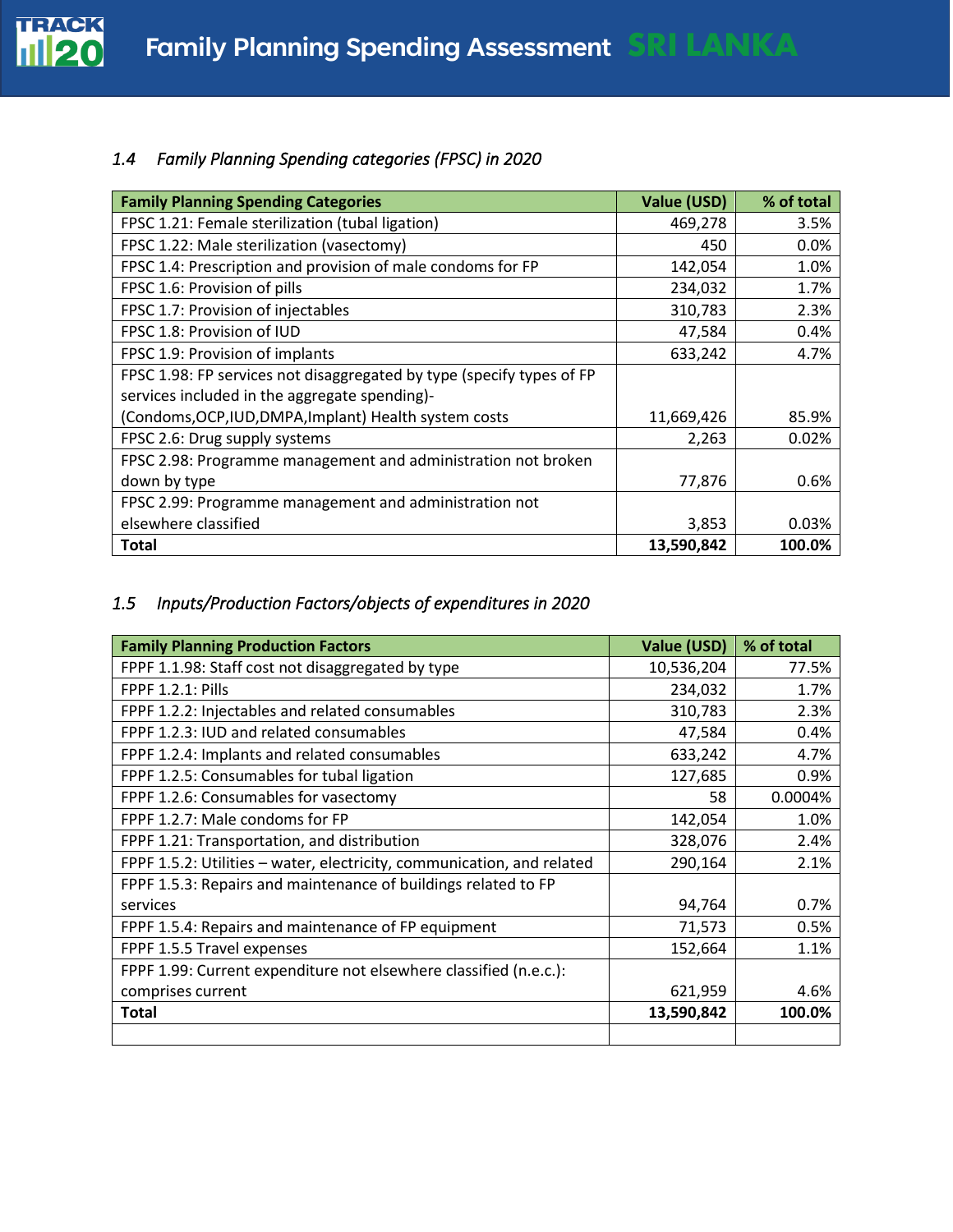# *1.6 Fund flows for family planning service from government*

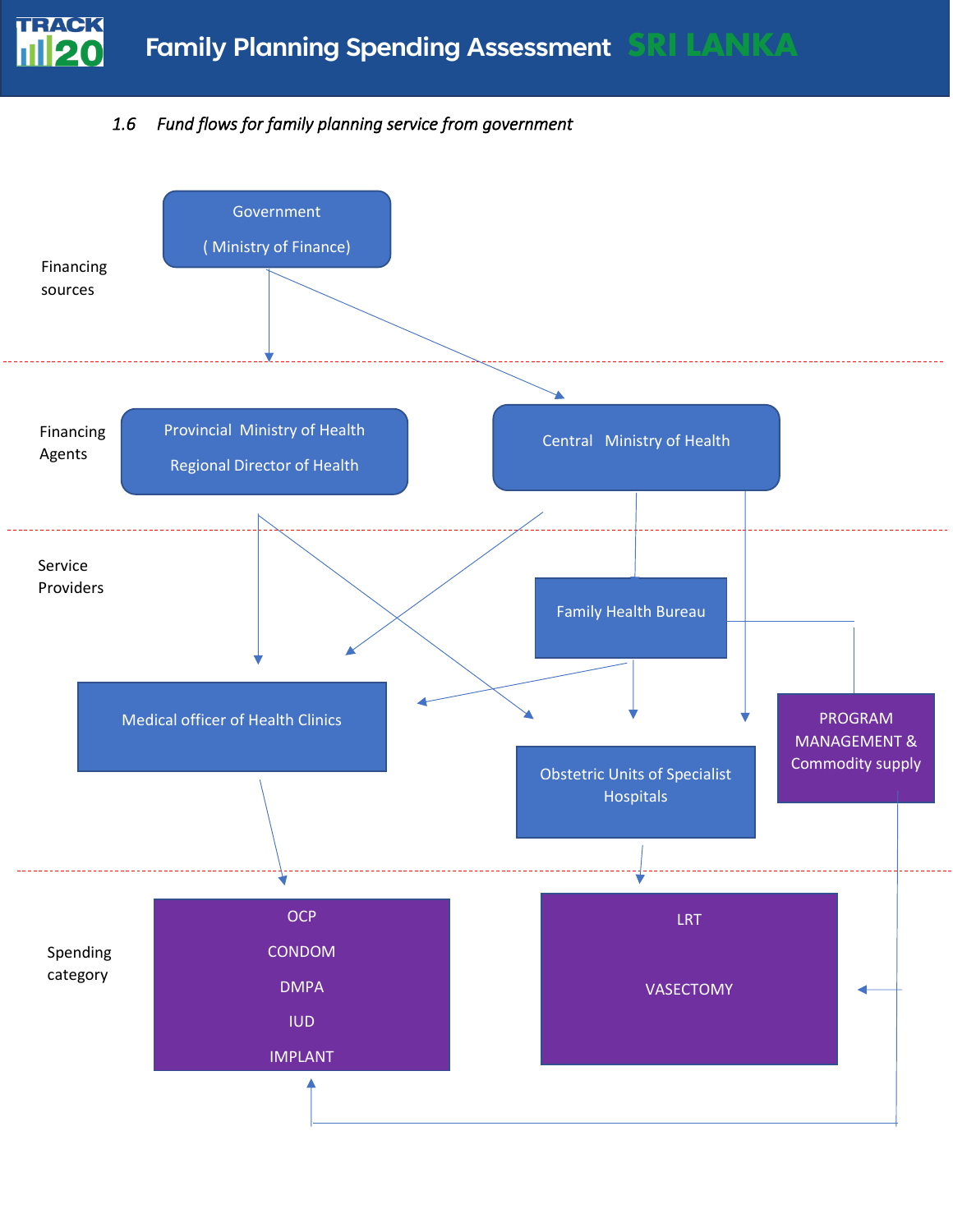#### 2 Estimation methods

**TRACK** 

Based on the data availability, family planning expenditure data were estimated using two approaches.

- **1.** The commodity costs were estimated as direct costs.
- **2.** The health system costs were estimated as shared costs.

#### *2.1 Estimation of commodity costs*

The cost of commodities used was not available at the provider level. Hence, the commodity cost estimates were obtained by multiplying family planning commodity distribution/utilization numbers and the respective unit prices at which the Ministry of Health purchased them. All these data were available in the Family Health Bureau (the national Family Planning Program ) databases. The following table shows the calculation process.

| Type                                      | Commodities / Items<br>distributed & utilized<br>in 2020 | Unit cost | Expenditure (LKR) | Expenditure<br>(USD) |
|-------------------------------------------|----------------------------------------------------------|-----------|-------------------|----------------------|
| Condoms                                   | 5,840,000                                                | 4.50      | 26,280,000.00     | 142,054              |
| <b>OCP</b>                                | 1,353,000                                                | 32.00     | 43,296,000.00     | 234,032              |
| <b>DMPA</b>                               | 363,891                                                  | 158.00    | 57,494,778.00     | 310,783              |
| <b>IUDs</b>                               | 67198                                                    | 131.00    | 8,802,977.30      | 47,584               |
| <b>IMPLANT</b>                            | 68309                                                    | 1715.00   | 117,149,763.50    | 633,242              |
| LRT (new acceptors) -<br><b>Materials</b> | 33,130                                                   | 713.00    | 23,621,690.00     | 127,685              |
| Vasectomy (new<br>acceptors) - Materials  | 38                                                       | 284.00    | 10,792.00         | 58                   |
| Total commodity cost                      |                                                          |           | 276,656,000.80    | 1,495,438            |

#### *2.2 Estimation of health system costs*

Three types of government provider institutions are involved in the provision of family planning in Sri Lanka. They include

1. **Medical Officer of Health Family Planning Clinics:** These clinics are responsible for providing condoms, OCP, DMPA, IUD, and implants. Staffed by Midwives, medical officers of health, and other supervisory staff. They are a part of the PHC system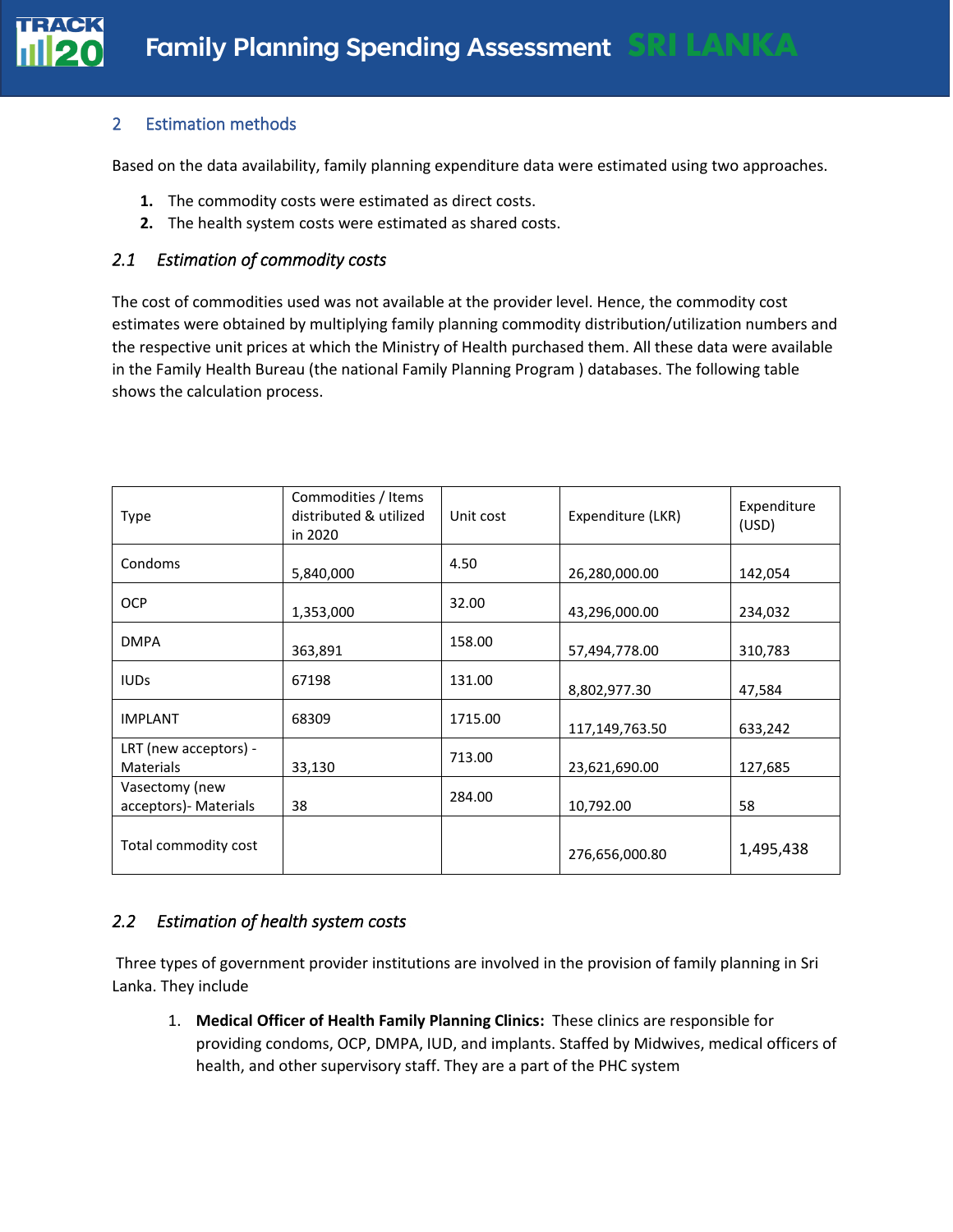- 2. **Obstetric units of the specialist hospitals**: LRTS and Vasectomies are provided in these clinics.
- 3. **Family Health Bureau**: the National Family Planning Agency responsible for program management (Policy, strategy, technical guidance, research, M & E, etc..), coordination of commodity supply across subnational levels, and managing family planning information system, etc. The Family Health Bureau is also covering the other reproductive, maternal child adolescent health programs.

#### 2.2.1 Health system cost estimation in Medical Officer of Health Family Planning Clinics:

The medical officer of health, FP clinic is a part of the primary health care (PHC) system of Sri Lanka. PHC system includes both The medical officer of health clinics and divisional hospitals. The expenditure accounting records are compiled for the whole PHC system, and they are available as disaggregated components that could be easily reassigned to production factors (FP) classification.

| Total outpatients in                        |                  | MIS data                                    |
|---------------------------------------------|------------------|---------------------------------------------|
| PHC system                                  | 42,259,880.78    |                                             |
| Total inpatient days                        |                  | Both inpatient counts and IPD days were     |
| in PHC hospitals                            | 6,492,994.50     | Directly available from MIS data            |
| OPD Equivalent of                           |                  | Multiplication by 4.7 (WHO choice)          |
| IPD days                                    | 32,270,182.67    |                                             |
| FP outpatients in                           |                  | MIS data: Home visits and outpatient visits |
| clinics / Home visits                       | 3,375,147.20     | is assumed to be similar in terms of        |
| by MOH                                      |                  | expenditure                                 |
|                                             |                  | MIS data MOH system caters for other        |
| <b>Other Outpatient</b><br>/home visits MOH | 25,732,077.71    | outpatient services (antenatal, nutrition,  |
|                                             |                  | immunization etc                            |
|                                             |                  |                                             |
| All outpatient visits                       | 110,130,282.85   |                                             |
|                                             |                  |                                             |
| FP share                                    | $0.0326$ (3.26%) |                                             |

In filtering FP related costs, family planning share was identified as follows:

The family planning share of PHC expenditure was calculated as 3.26% based on the above logic. The following table shows the calculation.

**PHC (DIVISIONAL HOSPITAL/ MOH CLINIC) HEALTH EXPENDITURE (TOTAL & FP SHARE ) BY FPPF CATEGORIES (2020) :** Covers health system expenses for : Pills, condoms, IUD, Implants, DMPA

| <b>FPPF category</b>                                                               | 2020 (LKR)        | FP share (3.3%)<br>(LKR) | 202 FP share in USD |
|------------------------------------------------------------------------------------|-------------------|--------------------------|---------------------|
| FPPF 1.1.98: Staff cost not<br>disaggregated by type                               | 57,707,987,777.10 | 1,879,371,377.42         | 10,158,764          |
| FPPF $1.5.2$ : Utilities -<br>water, electricity,<br>communication, and<br>related | 1,540,890,024.70  | 50,182,040.99            | 271,254             |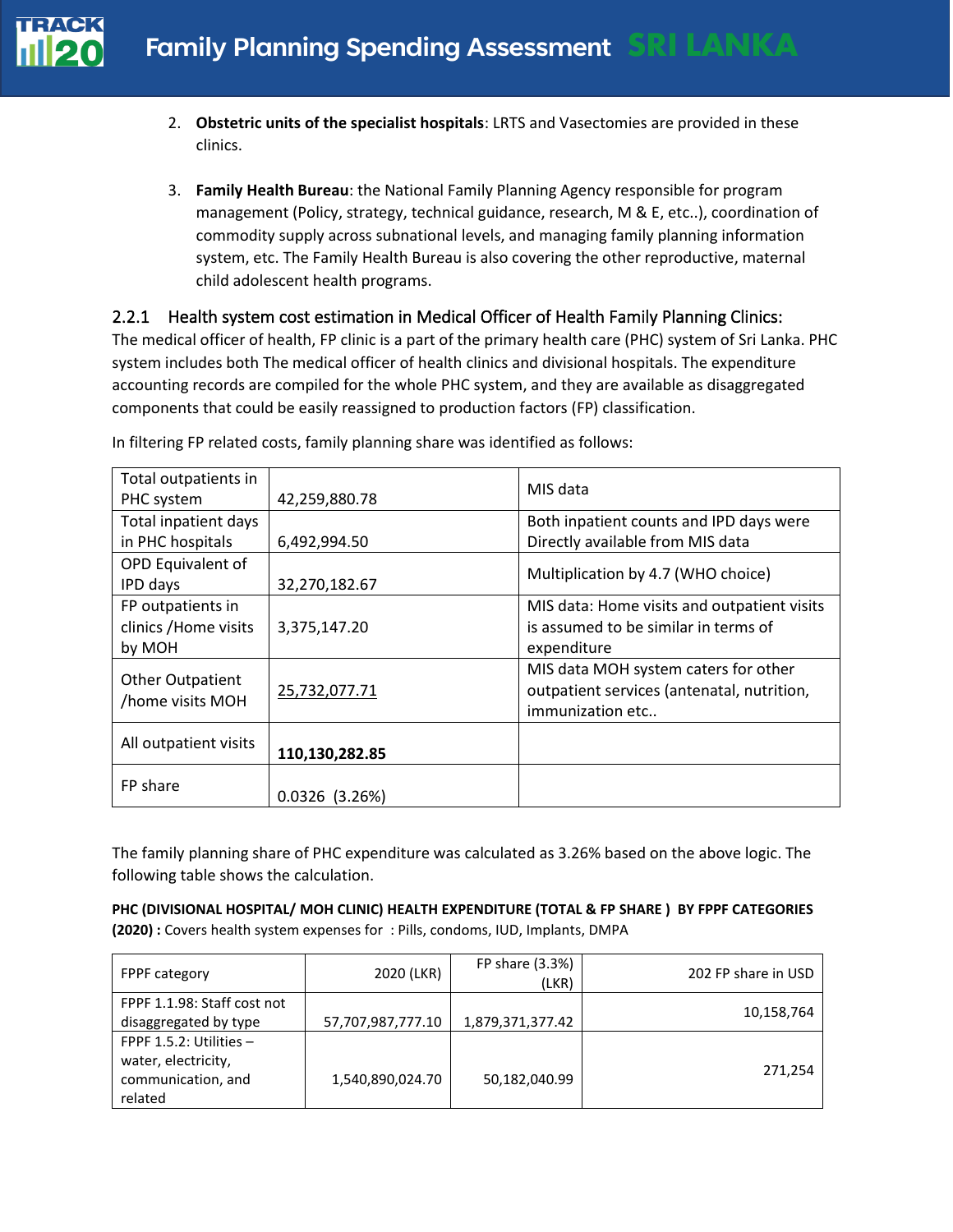| FPPF 1.5.3: Repairs and<br>maintenance of buildings<br>related to FP services                | 538,318,099.77    | 17,531,362.08    | 94,764          |
|----------------------------------------------------------------------------------------------|-------------------|------------------|-----------------|
| FPPF 1.5.4: Repairs and<br>maintenance of FP<br>equipment                                    | 406,576,169.46    | 13,240,933.28    | 71,573          |
| FPPF 1.5.5 Travel expenses                                                                   | 862,896,907.73    | 28,101,893.91    | 151,902         |
| FPPF 1.21: Transportation,<br>and distribution                                               | 1,850,817,924.58  | 60,275,437.88    | 325,813         |
| FPPF 1.99: Current<br>expenditure not elsewhere<br>classified (n.e.c.):<br>comprises current | 3,381,984,413.84  | 110,140,813.28   | 595,356         |
|                                                                                              | 66,289,471,317.18 | 2,158,843,858.82 | 11,669,426.2639 |

(Commodity costs were separately estimated)

#### 2.2.2 Health system cost estimation in Obstetric units of the specialist hospitals

The health system cost that can be attributed to family planning services provided by the obstetric units of specialist hospitals ( LRT and & Vasectomy) were also estimated using the same approach described above. The FP % share was calculated as below:

| <b>Total Outpatients</b>            | 19,625,751.00 | Directly available from MIS data   |
|-------------------------------------|---------------|------------------------------------|
| Total inpatient days in S hospitals |               | Directly available from MIS data   |
| OPD Equivalents of IPD days         | 70,863,403.10 | Multiplication by 4.7 (WHO choice) |
| FP outpatients                      | 33,168.00     | Directly available from MIS data   |
|                                     | 90,522,322.10 |                                    |
| FP share                            | 0.0004        | 0.04%                              |

Please note that the number of LRTS and VCTS conducted in 2020 was very low, and as a result, the % share for FP in the specialist hospital setup was very low. Then this share was further divided as LRT and VCT share based on LRT: VCT numbers.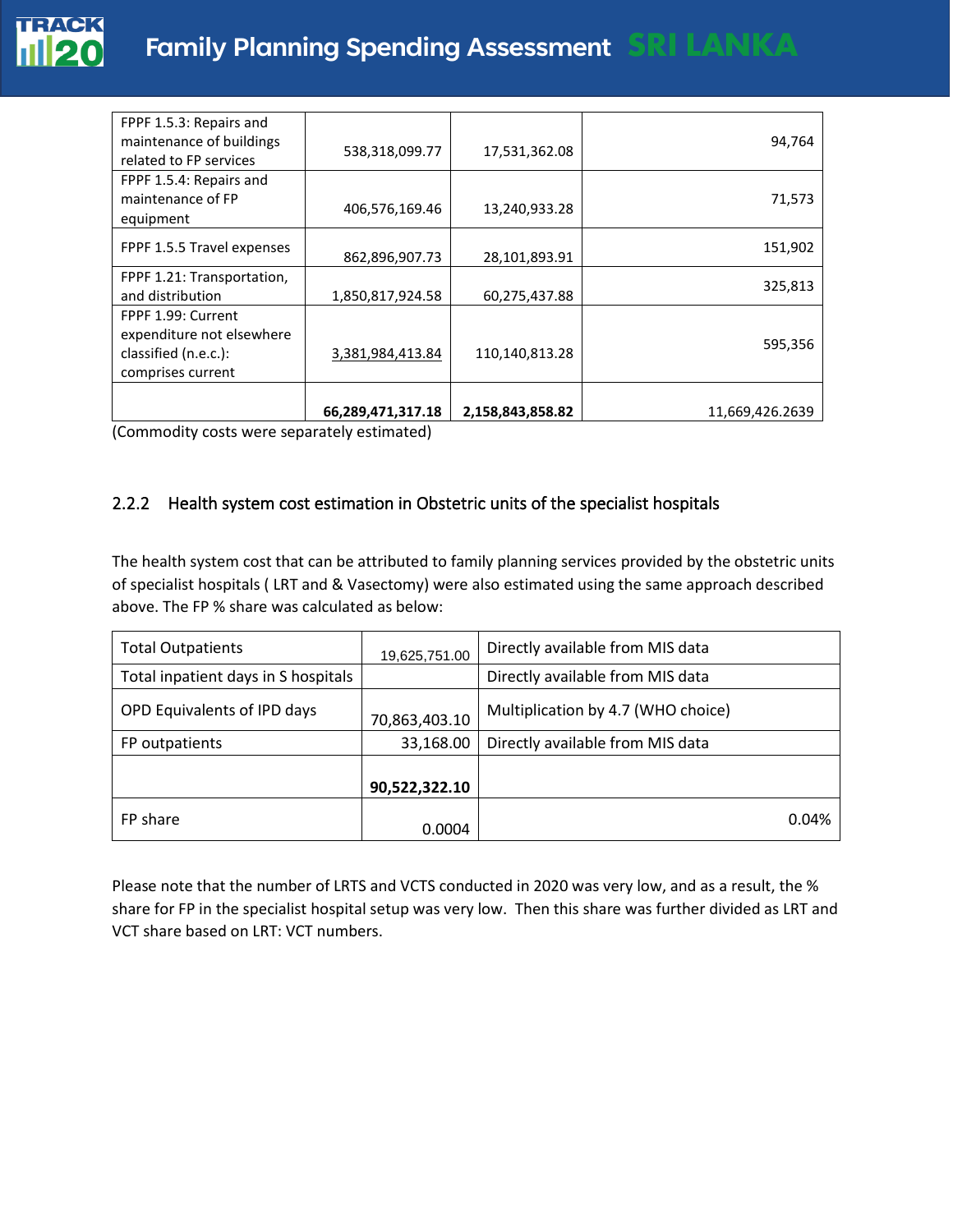

In the hospital set up only 3 FPFP categories were relevant for family planning. The following table shows the calculation steps

| <b>FPPF Category</b>                                                                         | <b>Total expenditure</b><br>2020 | <b>Total</b><br>expenditure<br>2021 | <b>FP Share</b><br>(0.00036640)<br>6862203107) | <b>LRT Share:</b><br>(0.9988543<br>17414375) | <b>VCT</b><br>Share:<br>(0.00114)<br>5682585<br>6247) |
|----------------------------------------------------------------------------------------------|----------------------------------|-------------------------------------|------------------------------------------------|----------------------------------------------|-------------------------------------------------------|
|                                                                                              | <b>LKR</b>                       | <b>USD</b>                          | <b>USD</b>                                     | (USD)                                        | (USD)                                                 |
| FPPF 1.1.98: Staff cost not<br>disaggregated by type                                         | 154,419,043,331                  | 834,697,532                         | 305839                                         | 305,489                                      | 350                                                   |
| FPPF $1.5.2$ : Utilities $-$<br>water, electricity,<br>communication, and<br>related         | 6,764,195,584                    | 36,563,219                          | 13397                                          | 13,382                                       | 15                                                    |
| FPPF 1.99: Current<br>expenditure not elsewhere<br>classified (n.e.c.):<br>comprises current | 11,486,206,024                   | 62,087,600                          | 22749                                          | 22,723                                       | 26                                                    |
| Total specialist hospital<br>expenditure                                                     | 172,669,444,939                  | 933,348,351                         | 341985                                         | 341,593.43                                   | 392                                                   |

#### 2.2.3 Health system cost of FHB

Family Health Bureau (FHB) is comprised of 14 RMNACH related units, and the Family Planning unit (National Family Planning Agency) is one of them. Since FHB does not provide clinical care, the OPD IPD statistics wer3e not available. Therefore the Family planning share was assumed to be 7% (1/14<sup>th</sup>) of the total health system expenditure of FHB. The calculation is as follows:

| <b>FPPF category</b>                                                                      | <b>Total expenditure of FHB</b><br>2020 | FP share (7%), 2020 | FP share (7%),<br>2020 |
|-------------------------------------------------------------------------------------------|-----------------------------------------|---------------------|------------------------|
|                                                                                           | <b>LKR</b>                              | <b>LKR</b>          | <b>USD</b>             |
| FPPF 1.1.98: Staff cost not<br>disaggregated by type                                      | 189,231,419.38                          | 13,246,199.36       | 71,601.08              |
| FPPF 1.5.2: Utilities - water,<br>electricity, communication, and<br>related              | 14,570,202.00                           | 1,019,914.14        | 5,513.05               |
| FPPF 1.5.5 Travel expenses                                                                | 2,014,641.00                            | 141,024.87          | 762.30                 |
| FPPF 1.21: Transportation, and<br>distribution                                            | 5,981,499.00                            | 418,704.93          | 2,263.27               |
| FPPF 1.99: Current expenditure<br>not elsewhere classified (n.e.c.):<br>comprises current | 10,184,070.43                           | 712,884.93          | 3,853.43               |
| <b>Total FHB</b>                                                                          | 221,981,831.81                          | 15,538,728.23       | 83,993.13              |